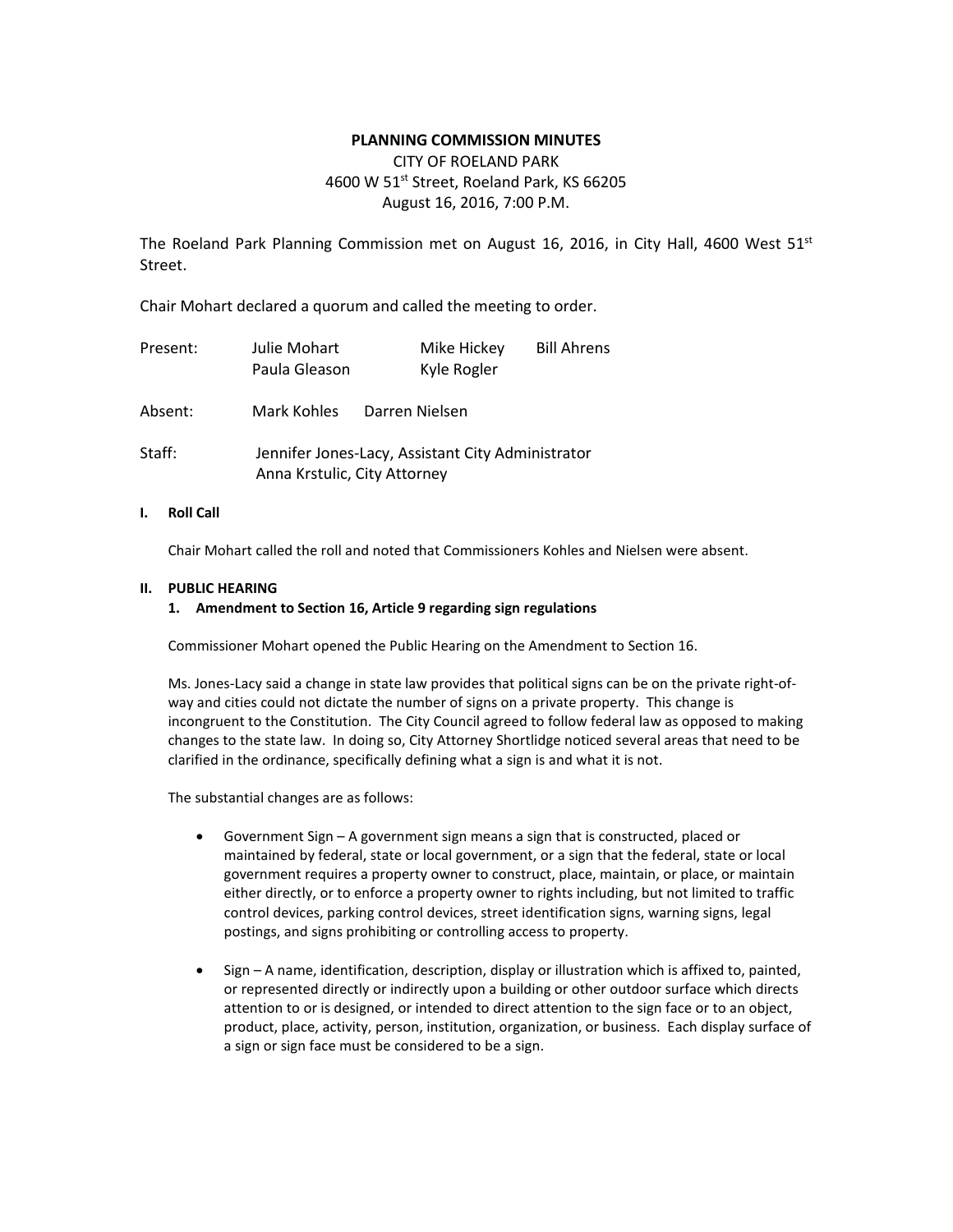- Signs are not, however, considered signs when they are located completely within an enclosed building and not exposed to view from street, and bumper stickers that are no larger than 18 inches in length and five inches in height.
- Vehicle signs are defined as being attached to or displayed upon a motor vehicle.
- The Governing Body will establish sign permit fees which shall be set by a resolution that is adopted annually.

**MOTION:** COMMISSIONER GLEASON MOVED AND COMMISSIONER MOHART SECONDED TO RECOMMEND TO THE CITY COUNCIL FOR APPROVAL THE CHANGES REGARDING SIGN REGULATIONS. (MOTION PASSED 5-0)

Commissioner Mohart then closed the Public Hearing following the vote.

# **III. DISCUSSION ITEMS**

# **1. Comprehensive Plan Annual Review**

Ms. Jones-Lacy said she was previously asked by the Planning Commission to provide a staff update of certain components of the Comprehensive Plan as the Planning Commission is to review the plan annually. She was requested to look at the development sites and make any amendments to those based upon activity in the City.

Commissioner Gleason said she has read through the report and thanked Ms. Jones-Lacy for her updates.

Ms. Jones-Lacy said she made her initial review and provided that to City Administrator Moody for his review and input. She noted there were some demographic changes, but did not feel that an annual revised report was necessary and when the plan is to be revised, then those future updates could be made at that time.

Key Issue updates:

- The redevelopment of the Walmart site and creating a town center is a key issue. Commissioner Kohles has recommended a review of the site by the Planning Commission and to possibly have some plan in place should Walmart decide to leave.
- To remove the reference to the East Gateway Redevelopment and change to collaborative effort in the redevelopment of the Mission Mall site across the three cities. (p. 10)
- Remove the section regarding higher density to read, "Note the importance of making Roeland Park a Community for All Ages in the development process. Promote higher density residential development where it complements public uses and supports mixed use development. Higher density residential design should provide options attractive to all ages, affording young people to make memories, and raise a family, and enjoy their retirement years all within our community." (p. 11)
- TIF district map have been updated.
- The 47<sup>th</sup> Street & Mission Road area concept plan includes current plans for the Roeland Park property. Council approved an SUP for the site adding that parking on the site expires at the time of the SUP. Also added to the report is that the land at the Southwest Corner of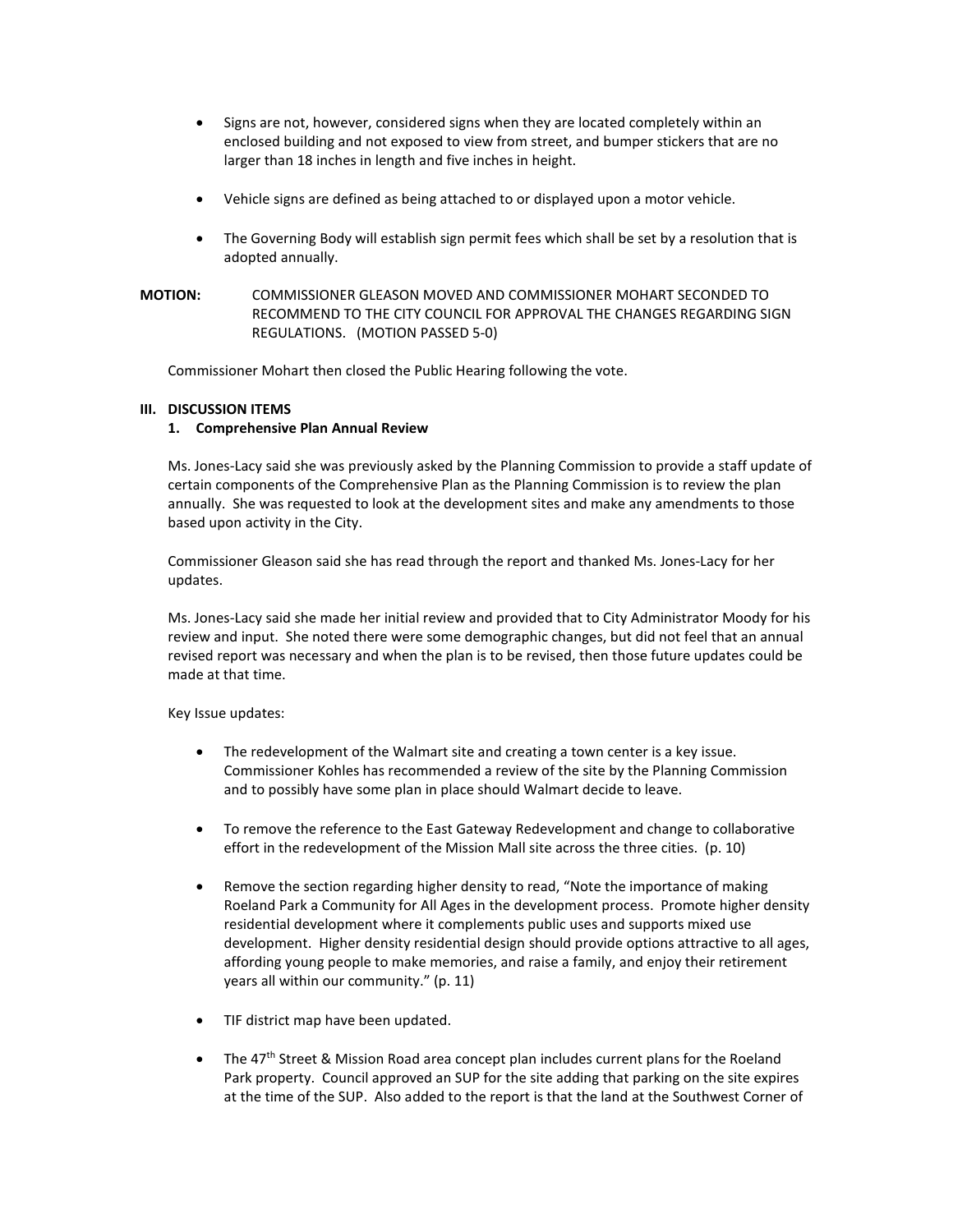47<sup>th</sup> and Mission in Roeland Park was purchased by developers in 2015. The buildings were demolished with the goal of installing a permanent sit-down restaurant. The developer also purchased a single-family lot adjacent to the property with a hope to rezone to a planned district.

• East Gateway Redevelopment. On July 26, 2016, the Mission Planning Commission approved a revised preliminary development plan for the Mission Gateway site to be anchored by a Walmart Supercenter with a 182 market apartment, retail office buildings and a 200 room hotel. The plan goes before the Mission City Council in August 2016, where it needs to approve a financing plan as well as development plans. Roeland Park Walmart is set to subsequently close upon successful completion of the Mission Walmart Supercenter.

Commissioner Gleason said she likes the addition of dates and noted how many times things have changed in the past that this addition gives a frame of reference in the current plan.

• With the creation of the Comprehensive Plan it included different "center" concepts. There was a town center, Bella Roe and then a neighborhood center that included 47<sup>th</sup> Street and the Bishop Miege campus, Roeland Park Village, which is the Northeast corner of Johnson and Roe, and then a gateway area to include a neighborhood support center. Under the neighborhood village component it talks about an assessment of highest and best use for the East Cloverleaf in light of its size, neighboring uses and accessibility. This assessment, along with the Comprehensive Plan, should then serve as the plan for the redevelopment of the site.

Commissioner Rogler mentioned that the West Cloverleaf site reference as being owned by the City should be changed as it is not owned by the City. Commissioner Gleason said that it does mention that the property was purchased by Commerce Bank.

Ms. Jones-Lacy reviewed the plans of the cloverleaf site to include a new Commerce Bank building and a hospital facility. She stated it was the City's intent that the property generates taxes for the City and believes that the hospital will be able to generate a lot of property tax and will be a better deal for the City. Also the development plan submitted by Commerce Bank requires they provide one percent for art with either an artistic element equal to one percent of construction cost or they can give the City the one percent for them to do the art installation.

Negotiations are continuing with KDOT to acquire right-of-way property that the City has maintained though the years.

- Replaced language of "old municipal pool" with "cave site." This section has been changed to reflect the work that has been done. TIF funds are to be used to stabilize or demolish caves as they are not stable for construction. It is possible they may be able to leave some aspects of the cave walls as an aesthetic element. A change has been made to reflect the relocation of the Public Works department and getting a new building. Their site will be available for redevelopment as well.
- Cave site goals include creating a regional landmark with an anchor tenant, a mix of lodging and restaurants. The City has received a letter of intent for an adventure-type venue.
- Future city land use plans are to promote owner-occupied higher density use such as townhouses and senior citizen facilities within and adjacent to the village centers.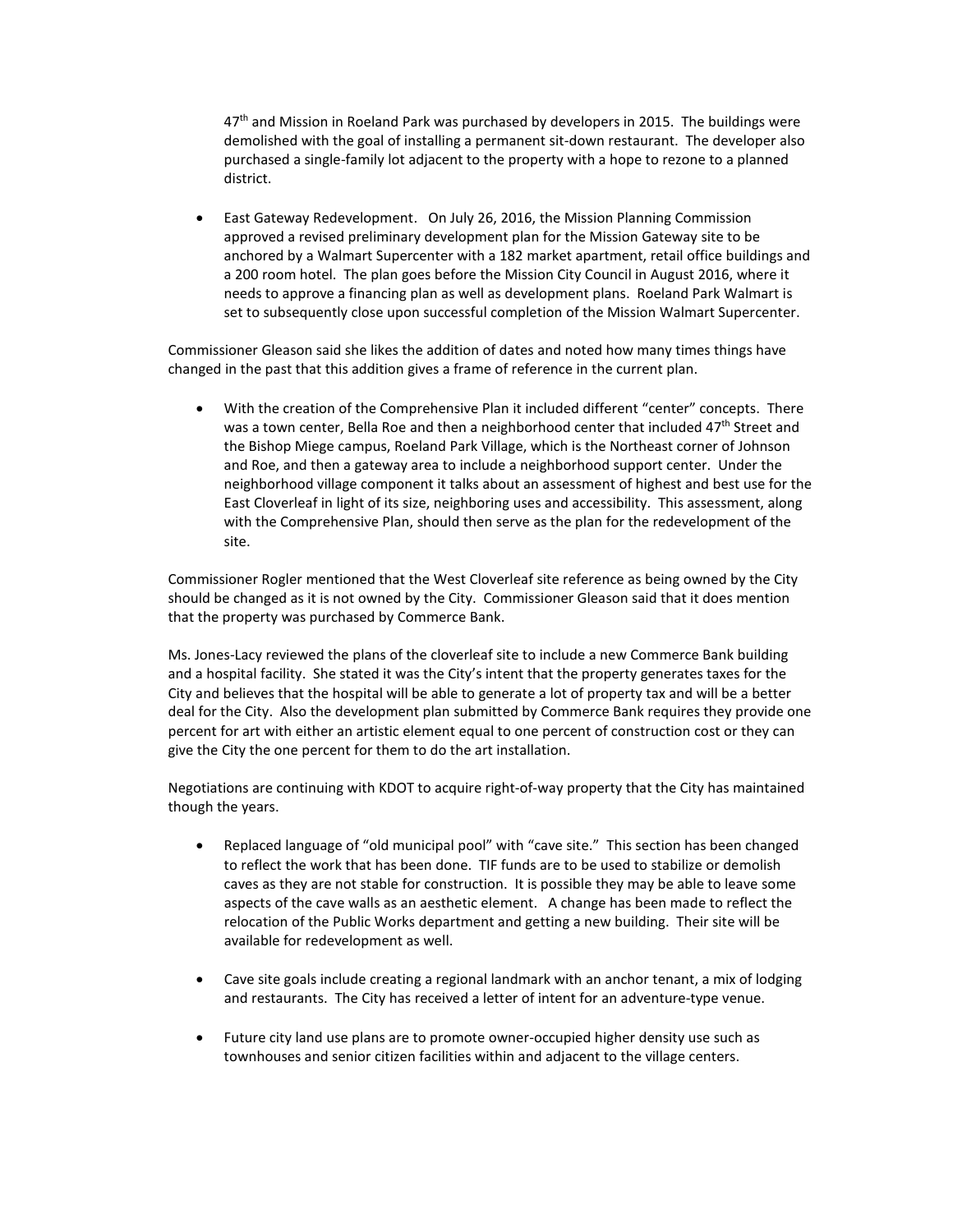Ms. Jones-Lacy said she didn't know if the future land use plans were still a goal as she has never heard this item discussed.

Commissioner Rogler said the plan also talks about creating a buffer zone of townhomes between areas of single family residential and commercial, but there has not specifically been a designated effort to do that and no major efforts to rezone have been made to have that higher use zoning.

Commissioner Gleason said there currently isn't this type of housing in the City, and if they want to do what plan lays out, this would be an opportunity to do that.

The Commissioners agreed to leave that language in the CIP.

Ms. Jones-Lacy said the Council was very impressed with the final report from Commissioner Rogler by the Bike-Ped Committee and they appreciated its thoroughness.

- Alternative Transportation Language from the Pedestrian and Bicycle Safety Ad Hoc Committee final report was added to help guide the redevelopment of Roe Boulevard. Also added to the plan was the addition of bus stops in the City by KCATA.
- Roe Boulevard updates for the 2018 CARS project were added. CARS will provide 50 percent of construction funding not funded by other grants and STP will provide up to 80 percent of construction funding as well. None of them provide for design funding. TIF funds are also available for a portion of the project. The project is planned to include new streetscapes with new lighting, landscaping, sidewalk extension, street resurfacing and new signals. The project will help create an identity for Roeland Park and provide landmark elements for the City.

The Planning Commission expressed their appreciation for the work done by Ms. Jones-Lacy to the Comprehensive Plan.

Assistant City Attorney Krstulic said the Planning Commissioner will follow the same procedure as when they adopted the original plan. It has to be adopted and amended by a single resolution. The resolution shall identify specifically any written presentations, maps, plats, charts or other materials made a part of such plan. Before adopting or amending any plan the Planning Commission shall hold a public hearing.

Ms. Jones-Lacy said a public hearing could be held at the September  $13<sup>th</sup>$  Planning Commission meeting. Currently scheduled for that meeting is the Commerce Bank and hospital presentation for their final redevelopment and final rezoning. There is also an item for an initial plat and development plan for a property in the industrial park seeking to divide one property into two.

Assistant City Attorney said after the adoption or amendment of the plan, a certified copy of the plan or part, together with a written summary of the hearing shall be submitted to the Governing Body.

Ms. Jones-Lacy said on August 22<sup>nd</sup> at 6:00 p.m., there will be a Community Forum which will be a volunteer reception to which the Planning Commission is invited.

#### **2. Neighborhood Revitalization Act Draft Plan Review**

The Neighborhood Revitalization Act (NRA) is a program designed to encourage investment and improvements to residential and/or commercial properties within an established district. Roeland Park and the City of Westwood each have individual plans, but the goal is to get together when